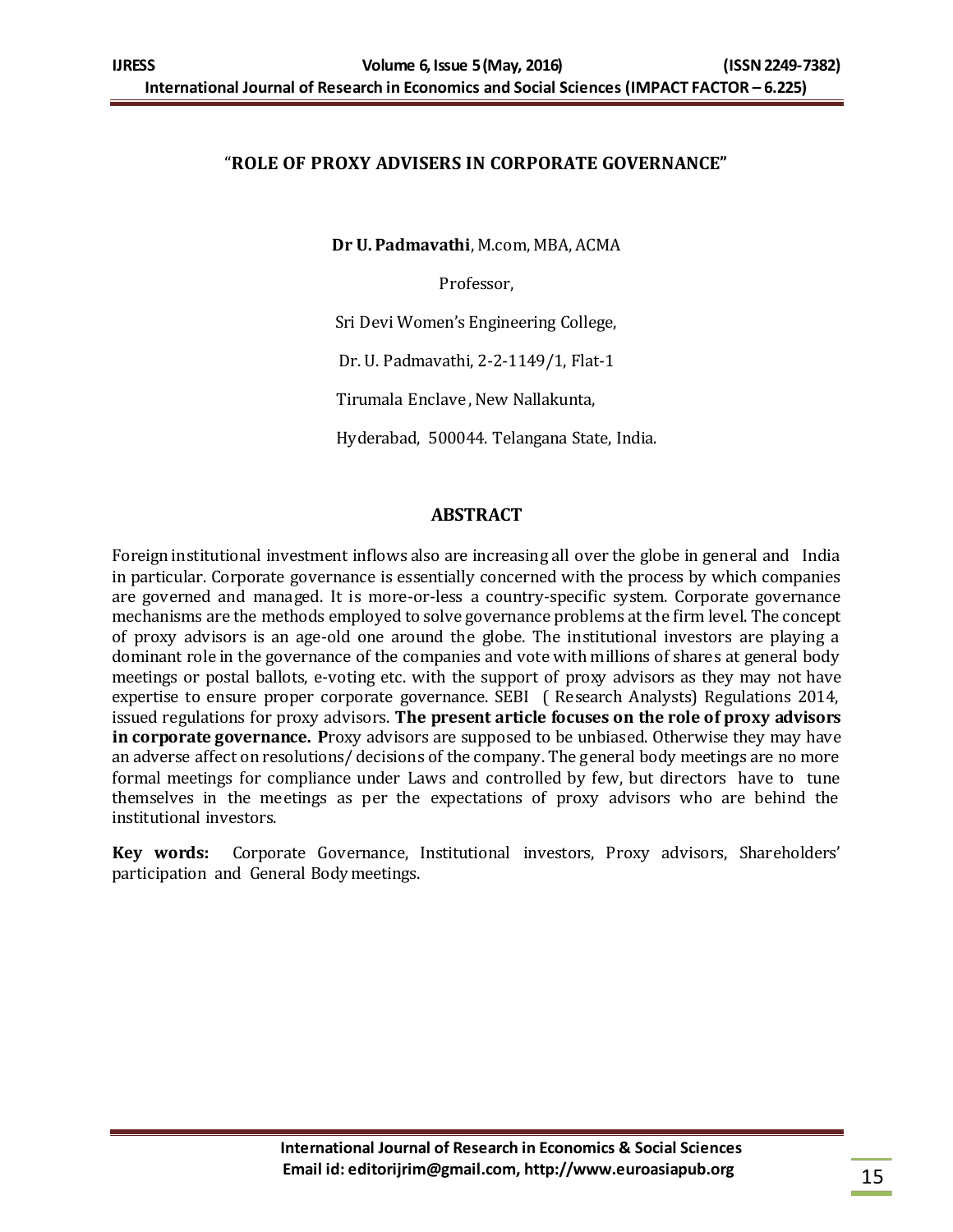| IJRESS                                                                                     | Volume 6, Issue 5 (May, 2016) | (ISSN 2249-7382) |
|--------------------------------------------------------------------------------------------|-------------------------------|------------------|
| International Journal of Research in Economics and Social Sciences (IMPACT FACTOR - 6.225) |                               |                  |

**Introduction:** Corporate governance is essentially concerned with the process by which companies are governed and managed. It is a set of standards which aims to improve the Company's image, efficiency, effectiveness, and social responsibility. It is a specially designed framework of legal, institutional, and cultural factors shaping the patterns of influence that shareholders (or stakeholders) exert on managerial thinking and decision-making process. The concept primarily hinges on complete transparency, integrity, and accountability of the management with an increasingly greater focus on stakeholders protection. A key element of good governance is transparency projected through a code of good governance which incorporates a system of checks and balances between all stakeholders. It is more-or-less a country-specific system. Corporate governance mechanisms are the methods employed to solve governance problems at the firm level.

The concept of proxy advisors is an age-old one around the globe. However, it may be relatively new in India. The role of proxy advisors seems to be critical and brought a significant change in the governance of corporate. The investors may affectthe shareholder's value and the quality of corporate governance. The institutional investors may hold large number of company's shares collectively in various industries all over the world. The institutional investors are playing a dominant role in the governance of the companies and vote with millions of shares at general body meetings or postal ballots, e-voting etc. with the support of proxy advisors as they may not have expertise to ensure proper corporate governance.

## **Review of literature:**

**Corporate Governance in India - A Historical Perspective :** At the time of Independence, India had a functioning stock market, an active manufacturing sector, a fairly developed banking sector and also a comparatively well developed British-derived convention of corporate practices. From 1947 to 1991, the Government pursued markedly socialist policies. The state nationalized most banks and became the principal provider of both debt and equity capital (Pande and Kaushik, 2012). Firms were evaluated on the basis of capital invested rather than their return on investment. Competition, especially foreign competition, was suppressed. Private providers of debt and equity capital faced serious obstacles in exercising oversight over entrepreneurs due to red-tapism, long delays in judicial proceedings and difficulty in enforcing claims relating to bankruptcy. Public equity offerings could only be made after ratification by the Controller of Capital Issues, Government of India. Public enterprises were only required to comply with limited governance and disclosure standards as enumerated in the erstwhile Companies Act (1956).

Faced with a fiscal crisis, the Government of India initiated major economic reforms in 1991. Accordingly, a new Industrial Policy was adopted. The office of the Controller of Capital Issues was abolished. Firms were encouraged to access capital markets for their financing needs. Since then, remarkable developments in capital issue volumes, trading volumes and resultant increase in gross domestic product (GDP) growth have taken place. There was a substantial growth in the year-onyear in-bound and out-bound Foreign Direct Investment (FDI) flows. Foreign institutional investment inflows also increased as India was viewed as an attractive emerging market destination. This necessitated improvements in corporate reporting systems for the benefit of investors. Corporate governance reforms and major corporate governance initiatives began in the mid 1990s, as the process of globalization of the economy gained momentum. Corporate disclosures had to be 'adequate, fair and full' (Sareen and Chander, 2009).

The Companies Act (2013) contemplated a shift by introducing legislative provisions on corporate governance rather than leaving it in the domain of the listing agreement. This led

to corporate governance being regulated by the Ministry of Corporate Affairs (MCA), Government of India, as well as SEBI. In addition, Central Public Sector Enterprises (CPSEs) are required to follow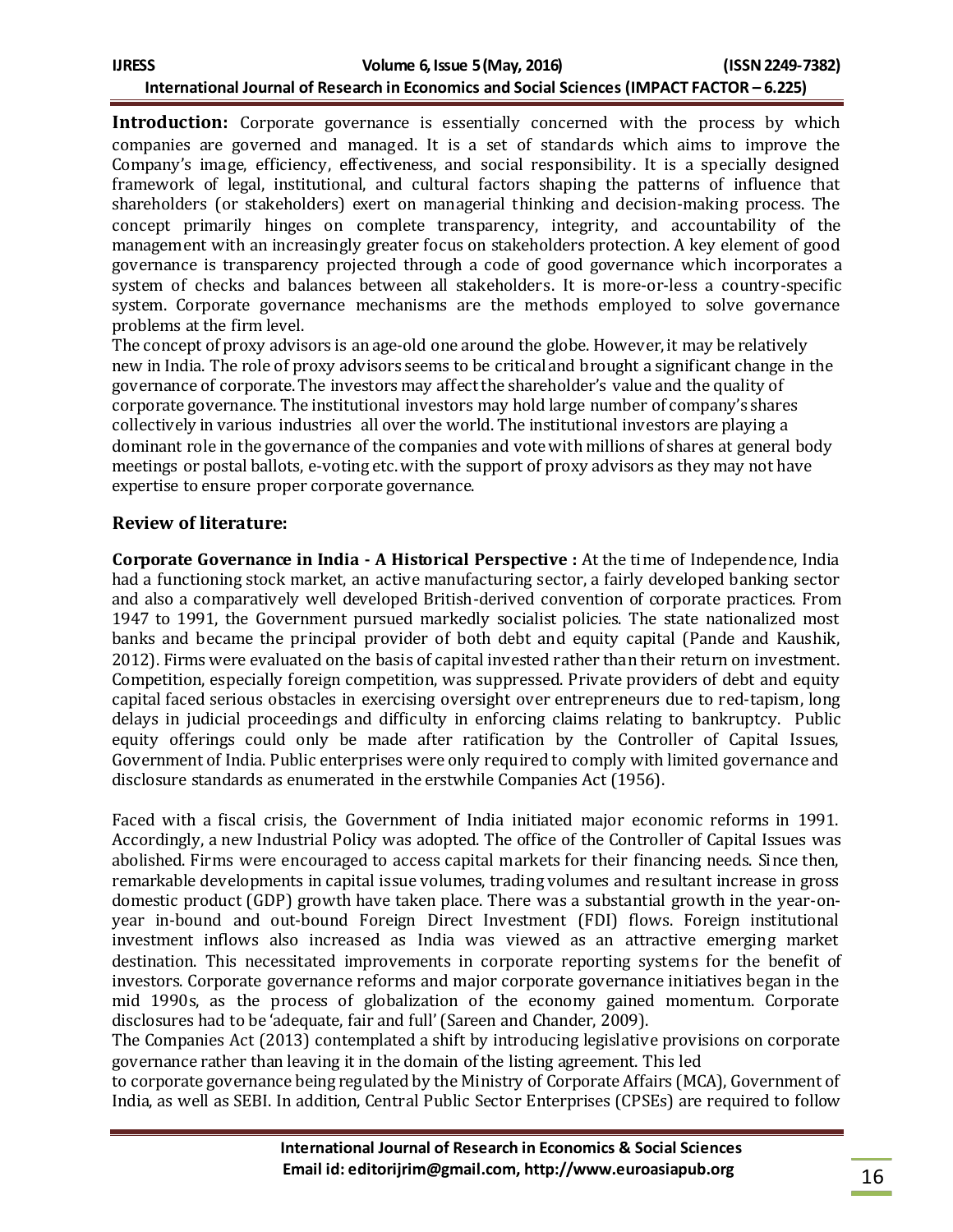corporate governance guidelines issued by the Department of Public Enterprises (DPE) from time to time (2007, 2010, and 2011 respectively).

**Definition of Corporate Governance**: According to the Institute of Company Secretaries of India (ICSI, 2009), corporate governance is "the application of best management practices, compliance of law in true letter and spirit, adherence to ethical standards for the effective management, and distribution of wealth, discharge of social responsibility for sustainable development of all stakeholders".

DPE Guidelines (2010) stated that corporate governance is the acceptance by management of the in-alienable rights of shareholders as the true owners of the corporation and of their own role as trustees on behalf of the shareholders. It is about commitment to values, about business conduct and about making a distinction between personal and corporate funds in the management of the company. Blair (2011) stated that corporate governance is "about the whole set of legal, cultural and institutional arrangements that determine what public corporations can do, who controls them, how that control is exercised and how the risks and return from the activities they undertake are allocated."

The Organization for Economic Cooperation and Development (OECD) provided a functional definition of corporate governance as "the system by which business corporations are directed and controlled. The corporate governance structure specifies the distribution of rights and responsibilities among different participants in the corporation, such as Board, managers, shareholders and other stakeholders, and spells out the rules and procedures for making decisions on corporate affairs. By doing this, it also provides the structure through which the company objectives are set, and the means of attaining those objectives and monitoring performance." (Desai, 2011).

Therefore corporate governance referred to was as to how a company was managed, in terms of the institutional systems and protocols meant to ensure accountability and sound ethics. It encompasses a variety of issues, such as disclosure of information to shareholders and Board members, remuneration of senior executives, potential conflicts of interest among managers and directors, supervisory structures (David F et al 2010). Corporate governance was also viewed as" a system of checks and balances between the Board, management, and investors to produce an efficiently functioning corporation, ideally geared to produce long-term value." (Brancato et al (2003). Therefore in its simplest form, corporate governance was the set of systems and processes to direct and control an organization in order to increase performance and achieve sustainable shareholder value. (Fahy et al 2004). According to Blaire and Stout (2001) the main purpose of corporate governance was to align the interest of the individuals, corporations and the society.

**Conflict of Interest:** UNCTAD (2008) – Guidance on good practices on corporate governance disclosures, required that conflict of interest affecting Board members should at least be disclosed, if they could not be avoided. The Board of directors should disclose whether it had a formal procedure for addressing such situations, as well as the hierarchy of obligations to which directors would be subjected to. The company should disclose all conflicts of interest, along with what the Board decided to do in the specific situation and the relevant director involved along with the nature of his/ her interest.

Forbes and Milliken (1999) observed that a Board's inability to perform its various roles would affect firm's performance directly. Zahra and Pearce (1989), stated that from the agency perspective, the Board's contribution to firm's performance should be assessed by reducing agency costs arising from established goals and procedures (Board monitoring role) and through strategic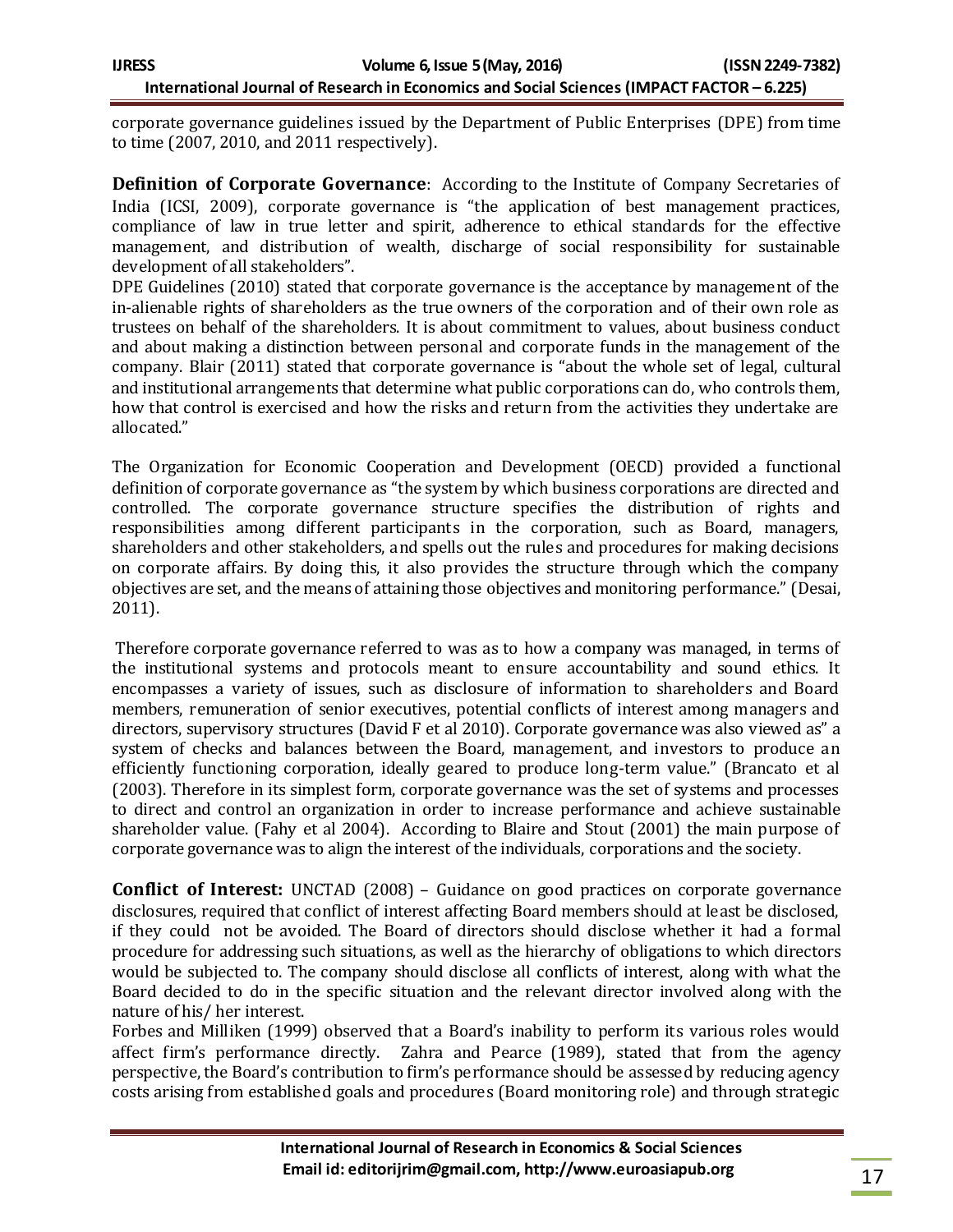decision-making. According to Sunderamurthy and Lewis (2003), from the stewardship perspective, the Board's advisory service, to enhance Board's - management and decision – making, could contribute to firm's performance.

Goodstein, Gautom and Boeker (1994); Pfeffer, (1972) and Provan (1980) emphasized the resource dependency theory. It was stated that the directors, because of their prestige in profession and communities, would be able to extract resources for company operations.

**Proxy Advisors in corporate Governance:** The institutional investors invest in several companies in different industry range across the globe. The legal systems and regulations are not uniform all over the world, as they are regulated by different regulatory bodies and laws in operation. Therefore, they may give rise to legal complexities and the requirement of proxy advisors. **Proxy Advisor** is one who helps the investors about the rationale for a proposed resolution be passed by the company and accordingly facilitates them to vote 'for' or 'against' the motion. They provide valuable suggestions for taking informed decisions relating to the corporate governance of that country, in which investments are made. Their recommendations to the investors may have significant impact on the outcome of the company's voting results. The role of proxy advisory firms are prominent in the big corporates, when the proposed resolutions in the members meeting do not result in the expected manner of the company. Exxon Mobil corporation ,US (2012) expressed that Proxy advisors hold a position of unparalled influence and said that 20- 25% of the votes in Exxon were casted based on the recommendations of proxy advisors.

**Why proxy advisors:** The concept of proxy advisors exists mainly for better shareholders' participation with sufficient/ requisite information in annual general body meetings. According to OECD Principles (2004), II F.1, " The effectiveness and the credibility of entire corporate governance system and company oversight will---- to large extent depend upon institutional investors that can make informed use of their shareholder rights and effectively exercise their ownership functions in companies in which they invest." The proxy advisors are required on the expectation that the institutional investors are the drivers in corporate governance. These advisors offer services on both analysis of proposal and voting decisions in annual general body meetings. In addition, these advisors assist the investors in understanding of different agenda items and allowing them to optimize their own limited resources and cast their votes in timely and informed manner. More over proxy advisors help investors through their consultancy about the corporate governance specifications of that country in which they have made investments. The proxy advisors mitigate language issues in case of cross boarder voting investors. In the companies, where electronic voting is a pre-requisite proxy advisors may facilitate / enable the investors to have a voting platform for their voting. These advisors suggest the voting decisions to investors who in turn exercise the same in general meetings. In India, the institutional investors hold in between 10- 20% of paid-up share capital, which may have impact on company's decisions. Therefore, proxy advisors are supposed to be unbiased. Otherwise they may have an adverse affect on resolutions/ decisions of the company. To avoid this situation, SEBI ( Research Analysts) Regulations 2014, are introduced, specifying that, proxy advisors are required to maintain a minimum capital, disclose the extent of reseach behind their recommendations and frame work policies on interacting with and getting responses from the companies on which reports are made.

**SEBI ( Research Analysts) Regulations 2014**: These regulations specified for proxy advisors include: Mandatory Registration ; maintain minimum capital adequacy; the employees of proxy advisors engaged in providing proxy advisory services shall be graduate of any discipline; To disclose the policies and procedures for interacting with issuers, informing issuers about the recommendations and reviewing of recommendations is required; Arm length relationship between the research activities and other activities should be maintained; Management of conflicts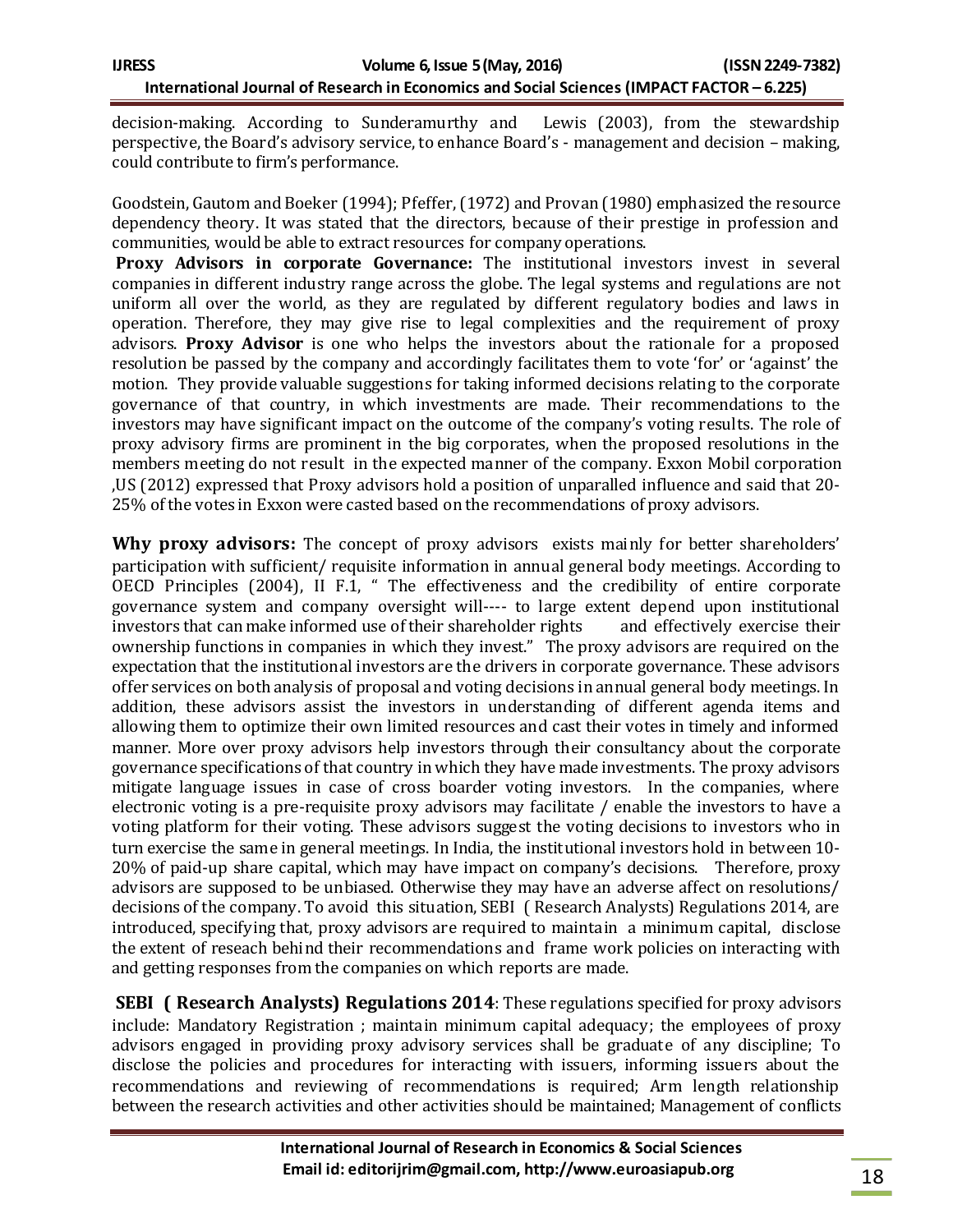of interest and disclosure requirements; Maintain the records of his voting recommendations and furnish the same to the board on request; and to disclose the extent of research involved in a particular recommendation and the extent and effectiveness of its controls and procedures in ensuring the accuracy of issuer data.

SEC- US, 2014: Securities exchange commission ( United States) given guidance relating to proxy advisory firms. It includes investors' responsibilities, who are using proxy advisory services and compliances to be met by proxy advisors. Some of the compliances to be ensured by these advisors include that the investors must have the capacity and competency to analyze proxy issues; they must have robust policies and procedures to identify and address the conflict of interest and these advisors are required to disclose their investor clients to whom they have given the recommendations.

**Effect of proxy advisory services on corporate governance:** Foreign institutional investment inflows also are increasing in India and is viewed as an attractive emerging market destination. It resulted in improvements in corporate reporting systems for the benefit of investors. With reforms to improve the shareholders' participation in the governance of the corporate, has increased the role of proxy advisors. They are influencing the voting rights of shareholders. In some cases, it rises to conflict of interest. However, the regulatory bodies and competition among proxy advisory firms will mitigate such conflict of interest. As long as the proxy advisors make unbiased and justified recommendations to their investors, the same may not be as per the expectations of the company. Therefore the company may not predict the votes of institutional investors, as they are participating in the meetings in informed manner. It alarms corporate to be cautious / rational in each item of the business. The general body meetings are no more formal meetings and controlled by few, but directors have to tune themselves as per the expectations of proxy advisors who are behind the institutional investors.

**Conclusion:** Foreign institutional investment inflows also are increasing all over the globe in general and India in particular. A key element of good governance is transparency projected through a code of good governance which incorporates a system of checks and balances between all stakeholders. The concept of proxy advisors exists mainly for better shareholders' participation with sufficient/ requisite information in annual general body meetings. More over proxy advisors help investors through their consultancy about the corporate governance specifications of that country in which they have made investments. The general body meetings are no more formal meetings for compliance under Laws and controlled by few, but directors have to tune themselves in the meetings as per the expectations of proxy advisors who are guiders of institutional investors.

## **References :**

Blair, M. M. (2011). Corporate Governance Accountability is the key Success. The Economic Times*,*  8August,Hyderabad, p.9.

Blaire MM and LA. Stout (2001*), "Corporate Accountability : Directors Accountability and Mediating role of Corporate Board",* Washington University Law Quarterly, 79:P.403-47.

Brancato, Carolyn Kay, and Christian A. Plath. (2003), "*Corporate governance best practices: a blueprint for the post-Enron era"*. Business Management, p-8.

David F. Larcker, James Irvin Miller (2010) , *" Corporate Governance and Leadership wire"* ,Corporate Governance Research Program, Corporate Governance Research Program,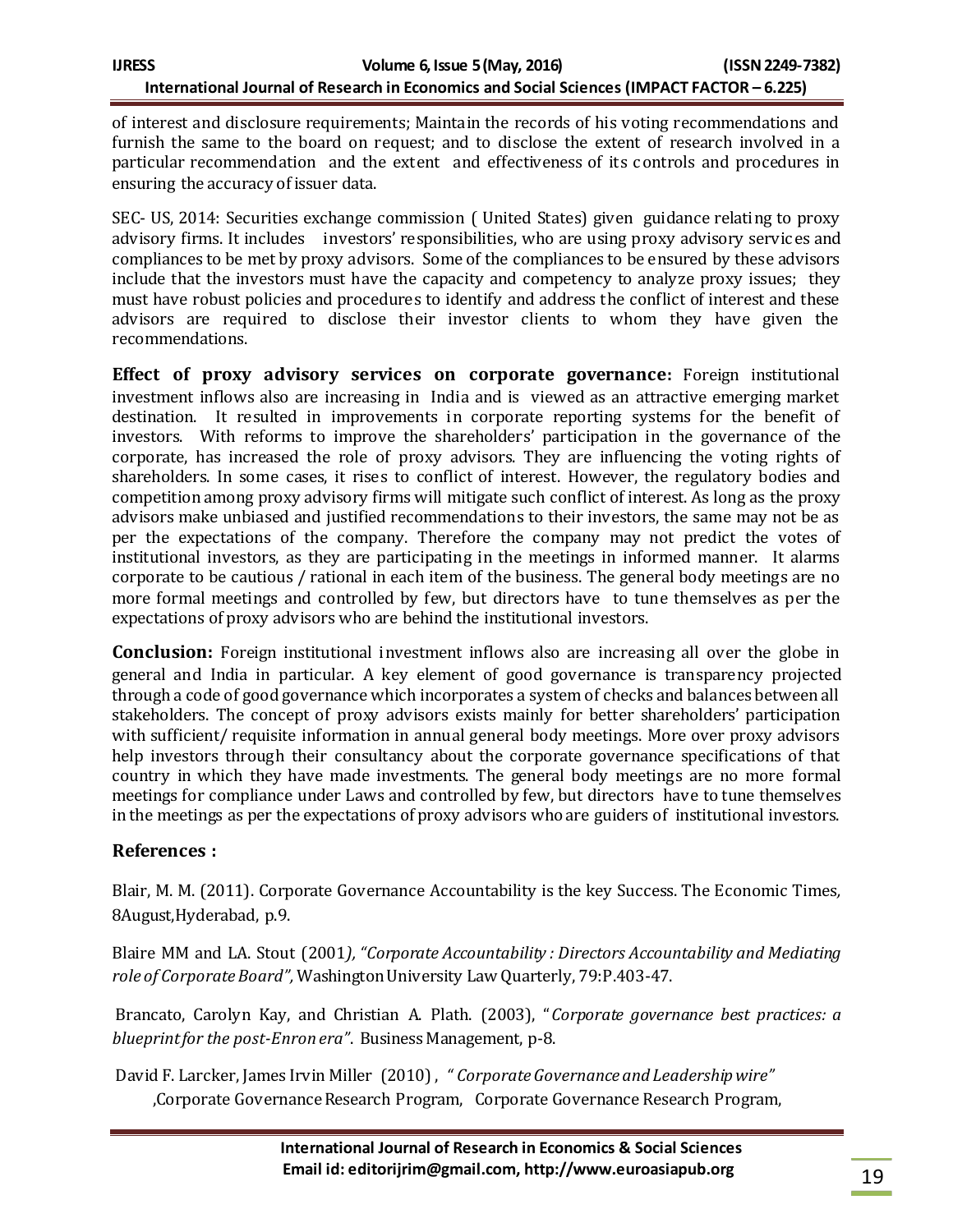Stanford Graduate School of Business, Financial times Lexicon, source: http://www.stanford.edu/group/gsb\_corpgov/cgi, Dated: 9-23-2010

Desai A. (2008) *"Towards Meaningful Corporate Governance"-*Chartered Secretary XXXVIII, no.9 Exxon Mobil corporation ,US (2012), Comment on concept releaseon the US proxy system, http//www.sec.govcomments/s7-14-10/s71410-313

Fahy et al (2004), *"Corporate governance structure specifies the distribution of rights and responsibilities among the different participants in the in the board room" ,* [Business and](http://www.termpaperwarehouse.com/class/Business-And-Management/4/0)  [Management,](http://www.termpaperwarehouse.com/class/Business-And-Management/4/0) p.163.

Forbes and Milliken (1999)- Milliken, F., & Vollrath, D. (1991). Strategic decision making tasks and group effectiveness: Insights from theory and research on small group performance. *Human Relations, 44* (12), 1-25.

GoI. Ministry of Corporate Affairs. (2013). *Companies Act, 2013.* Retrieved from [http://www.mca.gov.in/Ministry/companies\\_act.html](http://www.mca.gov.in/Ministry/companies_act.html)

GoI. Ministry of Heavy Industries & Public Enterprises. Department of Public Enterprises. (2010). *Guidelines on Corporate governance.* Retrieved from www.dpe.nic.in.

Goodstein, Gautom Goodstein, J., Gowtham J., & Boeker, W. (1994). The effect of board size and diversity on strategic change. *Strategic Management Journal. 15* (3), 241 – 250.

OECD Principles (2004), Organisation for Economic Cooperation and Development. (2004). *Principles of Corporate Governance*. Retrieved fro[m http://www.oecd.org/](http://www.oecd.org/)

Organisation for Economic Cooperation and Development. (2012). *Principles of Corporate Governance*. Retrieved from http://www.oecd.org/

Pande, S., & Shama, K. V. (2012). "*Corporate Governane In India – Evolution issues and challenges for the future."* Retrieved from Indian Institute of Corporate Affairs website http://www.iica.in/

Pfeffer, (1972) Pfeffer, J. (1972), "Size and Composition of Corporate Boards of Directors: The Organization and its Environment". *Administrative Science Quarterly*, 17(2), 218-228

Provan (1980) Provan, K.J. (1980). Board power and organizational effectiveness among human service agencies. *Academy of Management Journal, 23*(2), 221-236.

Sareen, V. K., & Chander, S. (2009). "*Firms' attributes and corporate Governance disclosure partiulars: Investigation. Corporate Governance- Millennium Challenges.* India", Excel India Publications

SEBI ( Research Analysts) Regulations 2014, " Research analysts Regulations", [www.sebi.gov.in/---](http://www.sebi.gov.in/---Research) [Research](http://www.sebi.gov.in/---Research) analysts regulations\_p.pdf

SEC- US, 2014, http/www.sec.gov/interps/legal/cfslb20htm